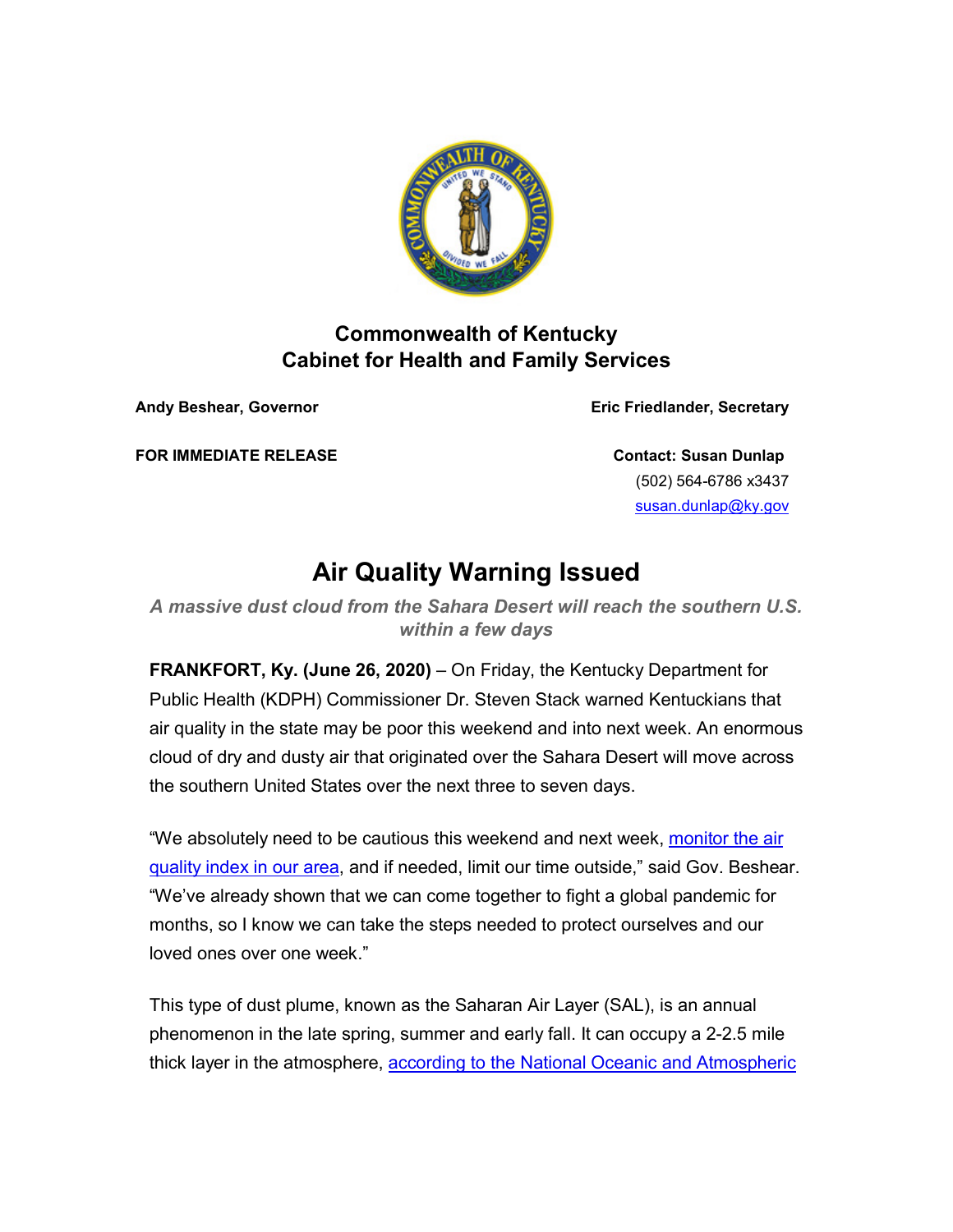[Administration.](https://urldefense.proofpoint.com/v2/url?u=https-3A__lnks.gd_l_eyJhbGciOiJIUzI1NiJ9.eyJidWxsZXRpbl9saW5rX2lkIjoxMDEsInVyaSI6ImJwMjpjbGljayIsImJ1bGxldGluX2lkIjoiMjAyMDA2MjYuMjM1NjQyMTEiLCJ1cmwiOiJodHRwczovL3d3dy5hb21sLm5vYWEuZ292L3NhaGFyYW4tYWlyLWxheWVyLyJ9.uV-5FvB7D-2DTidM7qwwyDxg6eGoZuWx6bSOcosrxVPWEYI_s_268278193_br_80379649567-2Dl&d=DwMFAA&c=jvUANN7rYqzaQJvTqI-69lgi41yDEZ3CXTgIEaHlx7c&r=_kWkJVusdm_EnpTCZqlbOg&m=cDuRbHJih1siPsfDWiUD9eOAbXTPRiJkFO1vBIMeEA8&s=Cys7zdwYlz9AtY9gpa15VCXehlBVmNZWCutF_L7v5pY&e=) However, the most recent SAL cloud, first formed on June 14, is unusually large. It is one of the thickest on record and [nearly 5,000 miles long.](https://urldefense.proofpoint.com/v2/url?u=https-3A__lnks.gd_l_eyJhbGciOiJIUzI1NiJ9.eyJidWxsZXRpbl9saW5rX2lkIjoxMDIsInVyaSI6ImJwMjpjbGljayIsImJ1bGxldGluX2lkIjoiMjAyMDA2MjYuMjM1NjQyMTEiLCJ1cmwiOiJodHRwczovL3d3dy53YXNoaW5ndG9ucG9zdC5jb20vd2VhdGhlci8yMDIwLzA2LzI0L3NhaGFyYS1kdXN0LXBsdW1lLWd1bGYtY29hc3QvIn0.0zGOPbAR-5FJlfDKuQ9FAc6eOLM-2DXa-2D3pGCHA41dWbXUM_s_268278193_br_80379649567-2Dl&d=DwMFAA&c=jvUANN7rYqzaQJvTqI-69lgi41yDEZ3CXTgIEaHlx7c&r=_kWkJVusdm_EnpTCZqlbOg&m=cDuRbHJih1siPsfDWiUD9eOAbXTPRiJkFO1vBIMeEA8&s=Z2Mnop88eo1fquf50B7DF2-86INuBwWAxtW4XXE9KrA&e=) That means it could have a significant negative impact on air quality when it moves over Kentucky.

Poor air quality can aggravate those suffering from respiratory conditions such as asthma and COPD. It can also pose health risks for seniors and young children.

"Fortunately, unlike COVID-19, this is a short-term issue, and the masks most Kentuckians are already wearing will also help protect them from inhaling dust," said Dr. Stack. "But this is still a serious risk for our youngest and oldest residents, as well as those with any respiratory issues. We need to be especially careful this weekend about spending extended time outdoors. Kentuckians should consistently check the air quality in their zip code at **[airnow.gov](file://EAS.ds.ky.gov/DFS/OR0372/Public/AppData/Local/Microsoft/Windows/INetCache/Content.Outlook/Y9K0WAWO/airnow.gov)** and watch for any changes in the sky's color and visibility."

Dust particles in the air may cause people to experience eye irritation, lung and throat irritation and trouble breathing. To help prevent health-related issues, people should review and practice the following tips to help limit exposure:

- Pay attention to local air quality reports at [https://www.airnow.gov/](https://urldefense.proofpoint.com/v2/url?u=https-3A__lnks.gd_l_eyJhbGciOiJIUzI1NiJ9.eyJidWxsZXRpbl9saW5rX2lkIjoxMDMsInVyaSI6ImJwMjpjbGljayIsImJ1bGxldGluX2lkIjoiMjAyMDA2MjYuMjM1NjQyMTEiLCJ1cmwiOiJodHRwczovL3d3dy5haXJub3cuZ292LyJ9.2-2DBgiMD8zkw0jBcBe9DkdnrJwljI6-2DuvEjy8Mx4ZPs0_s_268278193_br_80379649567-2Dl&d=DwMFAA&c=jvUANN7rYqzaQJvTqI-69lgi41yDEZ3CXTgIEaHlx7c&r=_kWkJVusdm_EnpTCZqlbOg&m=cDuRbHJih1siPsfDWiUD9eOAbXTPRiJkFO1vBIMeEA8&s=_M2IiX8sQ38sy9tq1CakQe8fp6GOXw5R5wG1xigWXJE&e=) and watch for news or health warnings about dust particles in your area. Pay attention to public health messages and take extra safety measures such as avoiding spending time outdoors.
- Continue to wear the protective mask you are using to help prevent the spread of COVID-19. The mask will also help prevent exposure to dust particles if worn correctly.
- Keep windows and doors closed unless it is very hot outside. Run an air conditioner if you have one, but keep the fresh-air intake closed and the filter clean to prevent dust from getting inside. Seek shelter elsewhere if you do not have an air conditioner and it is too warm to stay inside with the windows closed.